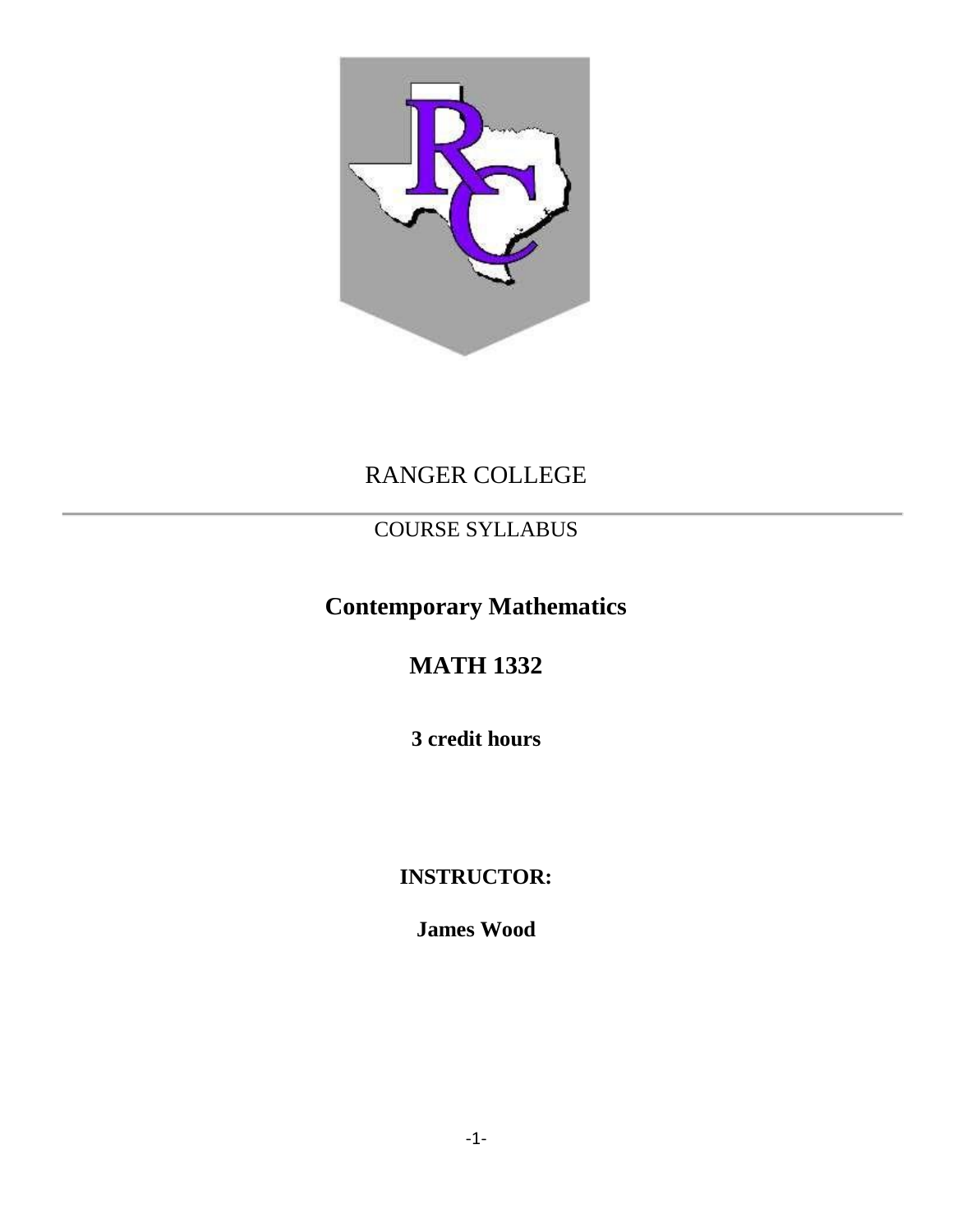#### **1) Texas Core Curriculum Statement of Purpose**

Students will gain a foundation of knowledge of human cultures and the physical and natural world, develop principles of personal and social responsibility for living in a diverse world, and advance intellectual and practical skills that are essential for all learning.

#### **2) Course Description**

Topics may include introductory treatments of sets, logic, number systems, number theory, relations, functions, probability, and statistics.

#### **3) Required Background or Prerequisites**

Two years of high school algebra and one year of high school geometry or a grade of B or better in DMAT 0323 or equivalent. This curse does not satisfy the math requirement for the Associate of Science degree.

#### **4) Required Textbook and Course Materials**

- Miller, Heeren, Hornsby, Heeren Mathematical Ideas, Thirteenth Editon : ISBN 13: 9780321977076,
- Scientific calculator (TI-30 recommended)
- MyMathLab Access Code, Pearson Publishing **Note:** If you acquired your book through the "includED" program there is no MyMathLab access code kit with the book. You MUST purchase the access code kit separately.

## **5) Course Purpose**

This course focuses on quantitative literacy in logic, patterns, and relationships. The course involves the understanding of key mathematical concepts and the application of appropriate quantitative tools to everyday experiences.

#### **6) Learning Outcomes**

Upon successful completion of this course, the student will:

- $\mathbf{\hat{T}}$  Apply the language and notation of sets.
- Determine the validity of an argument or statement and provide mathematical evidence.
- $\mathbf{\hat{T}}$  Solve problems in mathematics of finance.
- Demonstrate fundamental probability/counting techniques and apply those techniques to solve problems.
- Interpret and analyze various representations of data.
- Demonstrate the ability to choose and analyze mathematical models to solve problems from realworld settings, including, but not limited to personal finance, health literacy, and civic engagement.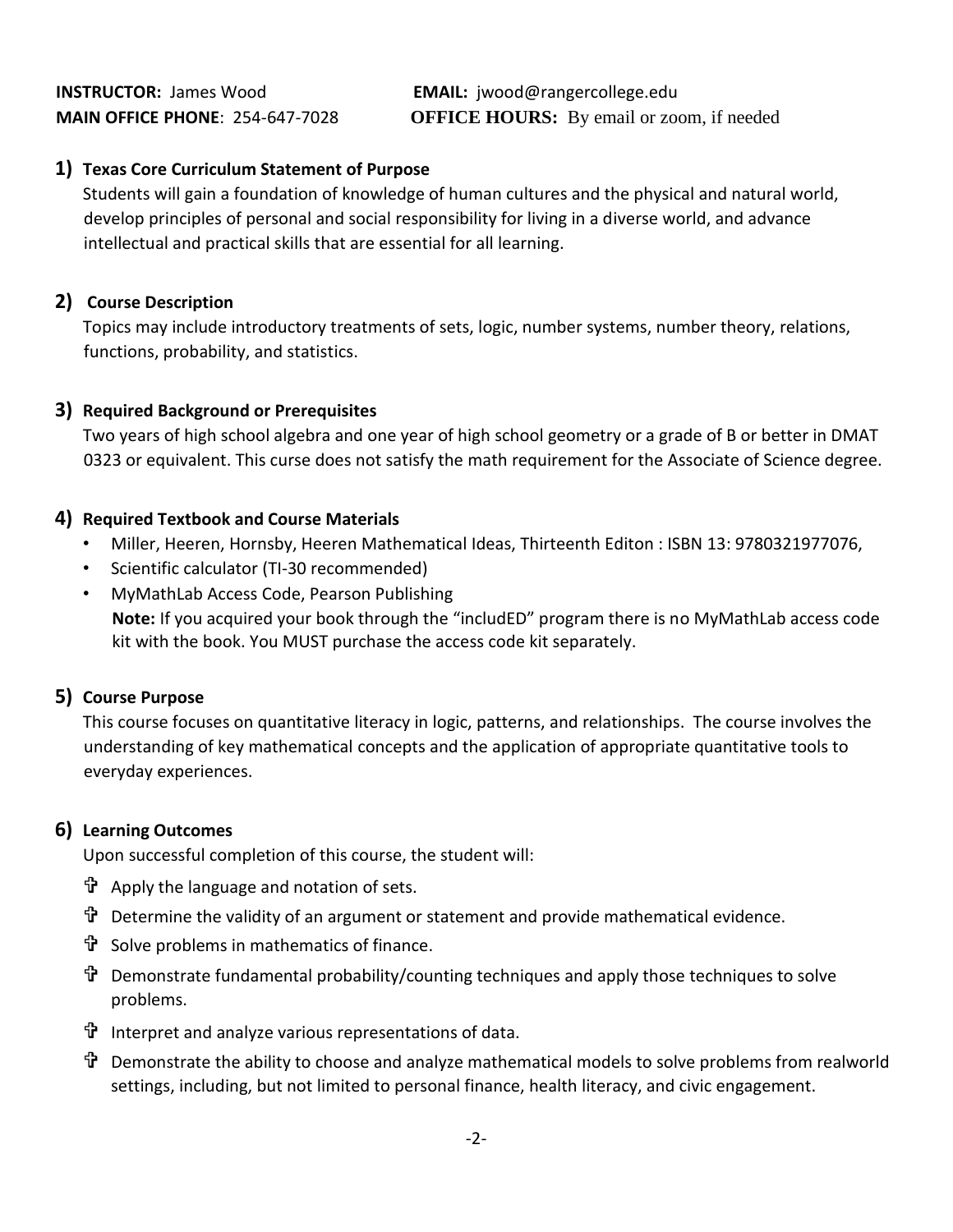# **7) Core Objectives**

This course directly meets the following of the six Core Objectives:

- **Critical Thinking Skills (CT) –** Creative thinking, innovation, inquiry, and analysis; evaluation and synthesis of information.
- **Communication Skills (COM) –** Effective development, interpretation and expression of ideas through written, oral, and visual communication.
- **Empirical and Quantitative Skills (EQS) –** The manipulation and analysis of numerical data or observable facts resulting in informed conclusions.
- **Teamwork (TW) –** The ability to consider different points of view and to work effectively with others to support a shared purpose or goal.
- **Social Responsibility (SR) –** Intercultural competence, knowledge of civic responsibility, and the ability to engage effectively in regional, national, and global communities
- **Personal Responsibility (PR) –** The ability to connect choices, actions, and consequences to ethical decision-making.

## **8) Methods of Instruction**

This is a face-to-face class. Your attendance is necessary for you to be successful in the course. Homework will be assigned in MML after every class meeting. The homework for each test will be due the day of the test.

## **9) Methods of Assessment**

- **MyMathLab (20%) (CT, COM, EQS, PR)**: This grade component will be determined by combining the percent completion of all assignments with the composite average of the assignments completed.
- **Major Exams (55%) (CT, COM, EQS, PR)**: There will be 4 exams, each covering multiple chapters from the textbook.
- **Final Exam (25%) (CT, COM, EQS, PR)**: This is a departmental exam and may be used for data collection purposes as well as determining the course grade.

Grading Scale: **A** = 90–100% **B** = 80–89% **C** = 70–79% **D** = 60–69% **F** < 60%

## **10) Classroom Policies/procedures**

- Regular and punctual attendance in all classes is considered essential for optimum academic success.
- Use the restroom, eat breakfast, talk to your mom before class starts, please do not leave once we begin
- It is the responsibility of the student to inform the instructor of an excused absence. An absence may be excused by the Dean for participation in an authorized college activity or for a valid medical reason.
- Any student who is disruptive to the class will be dismissed from the class and may be dropped from the course. Any student misconduct will be reported to the Dean of Student Services (See Student Handbook.)